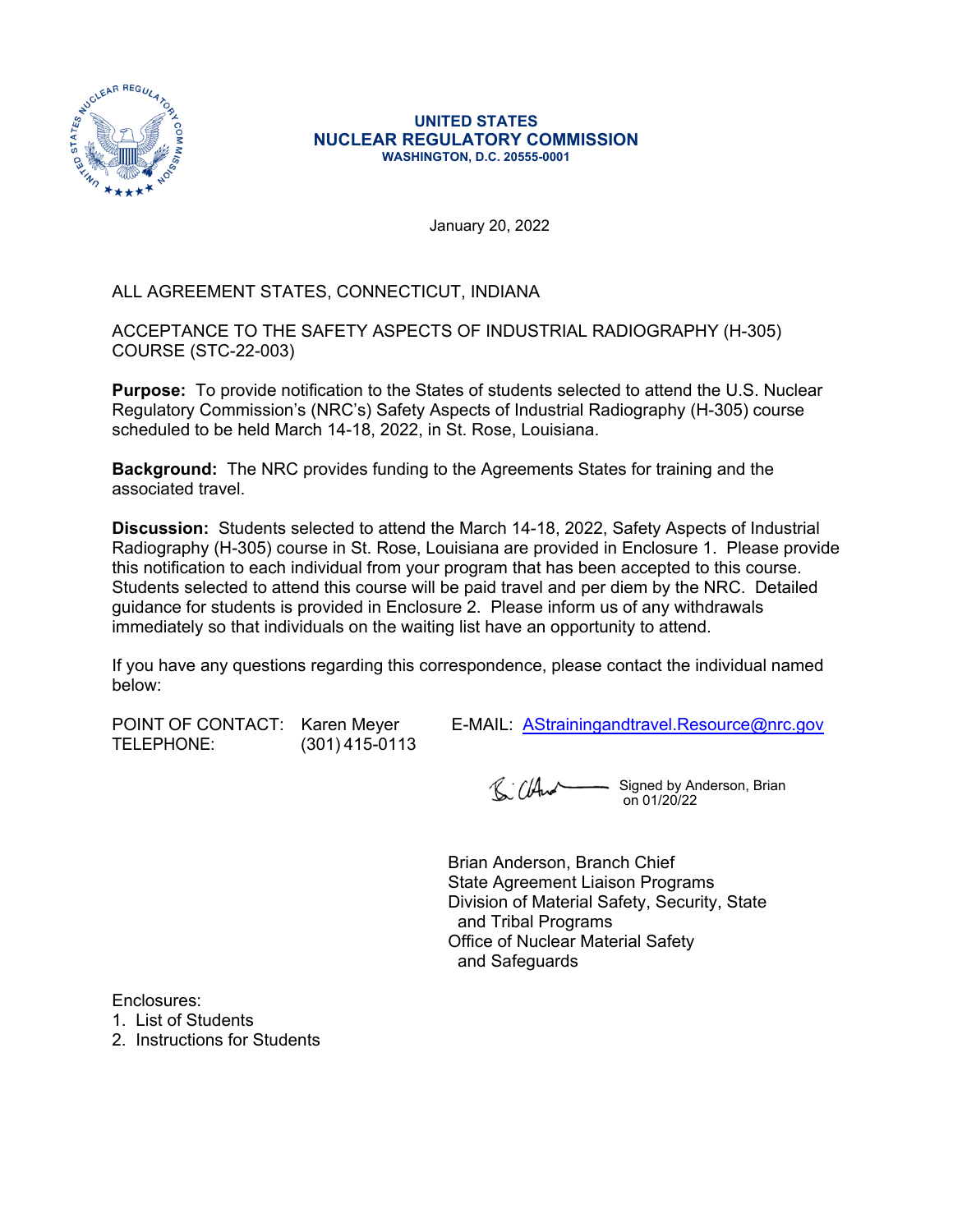## **SAFETY ASPECTS OF INDUSTRIAL RADIOGRAPHY COURSE (H-305) March 14-18, 2022 St. Rose, LA**

| <b>STATE</b>       | <b>PARTICIPANT</b>           |  |  |
|--------------------|------------------------------|--|--|
| AI ARAMA           | Oluwasweun Koriko            |  |  |
| <b>CALIFORNIA</b>  | Vandana Kohli                |  |  |
| <b>CONNECTICUT</b> | <b>Jeffrey Semancik</b>      |  |  |
| LOUISIANA          | Kayln Fletcher               |  |  |
| NEBRASKA           | <b>Becki Harisis</b>         |  |  |
| <b>NEW JERSEY</b>  | <b>Christopher Giaquinto</b> |  |  |
| <b>NEVADA</b>      | <b>Sam Oberlies</b>          |  |  |
| <b>TENNESSEE</b>   | <b>Matthew Greenwood</b>     |  |  |
| <b>WASHINGTON</b>  | Muneer Saleh                 |  |  |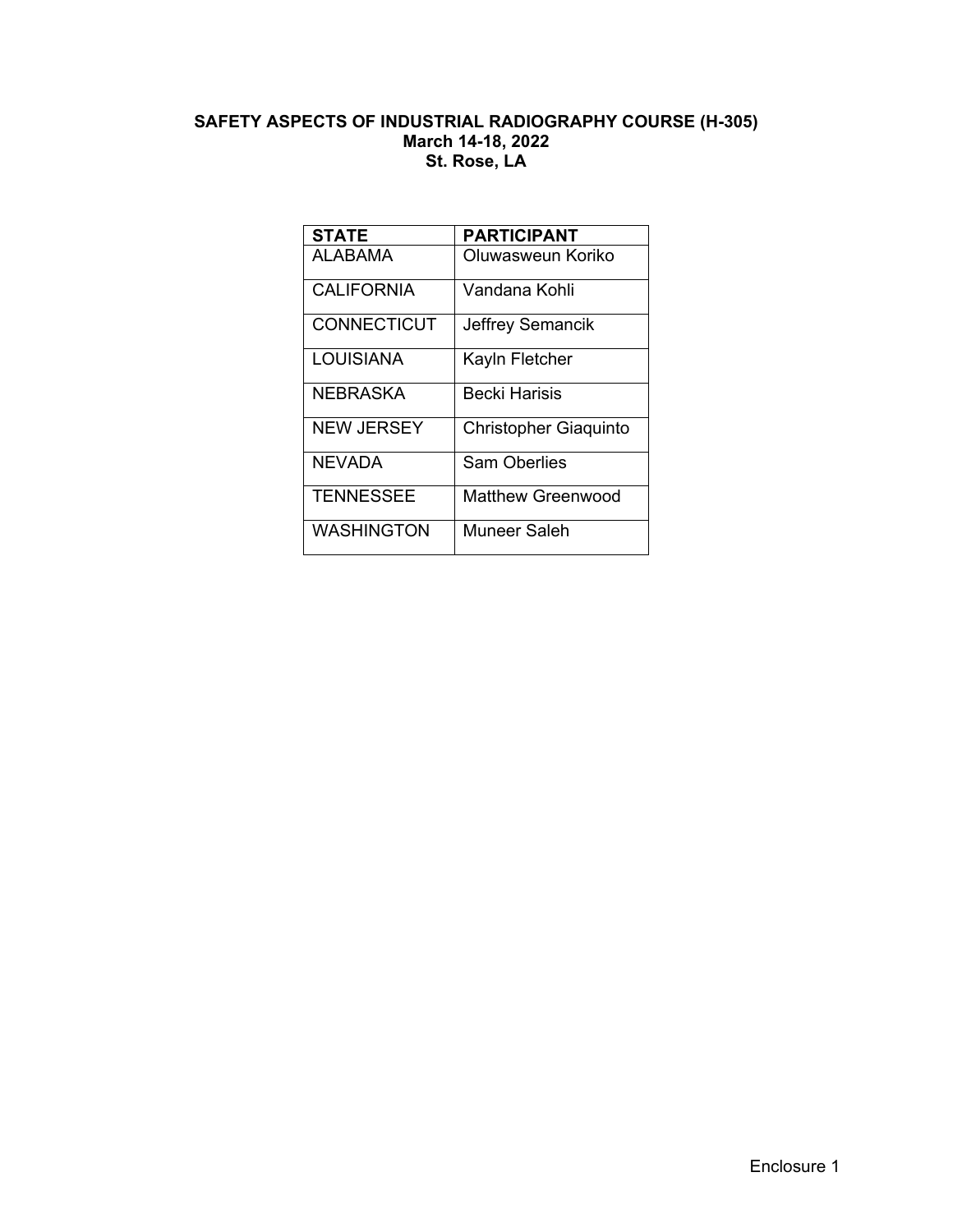## **INSTRUCTIONS TO STUDENTS**

**ACCEPTANCE:** This is to advise you that those individuals in Enclosure 1 have been accepted for participation in the training course Safety Aspects of Industrial Radiography (H-305). This course is scheduled to be presented March 14-18, 2022, at Source Production and Equipment Company (SPEC), 113 Teal Street, St. Rose, Louisiana. SPEC is located in the James Business Park, a couple of miles west of the airport off of US Highway 61. The telephone number for the training site is (504) 464-9471.

**COURSE:** The course starts at 8:00 a.m. CDT on Monday, March 14th and ends at 12:00 p.m. CDT time on Friday, March 18th. Students should bring dosimetry (dosimetry will be available for those who do not have issued dosimeters) and a scientific calculator. You will have the opportunity to make a radiograph of something of your choice during this class. If you want to bring something with you to radiograph, it must fit on film that is approximately 4 x 8 inches. Please be advised that under NRC and SPEC's security plan, firearms are not allowed on the premises. Students may dress comfortably in business casual attire that will facilitate laboratory exercises.

**LODGING AND TRAVEL:** Please plan to arrive on Sunday, March 15th, and depart on Friday, March 20th. If there are no flights available that would allow you to arrive home before midnight on Friday, March 18th, you may elect to depart on Saturday, March 19th. In this event, NRC will provide reimbursement for hotel on Friday night and per diem on Saturday, March 19tt. Students must make their own lodging and travel arrangements. If traveling by air, please contact El Sol Travel at 844-244-6694 for airline reservations, and indicate that the travel is "Invitational" for the NRC. Please select a fully refundable government fare if one is available and make sure that El Sol Travel correctly direct bills your flight to the NRC credit card. If the need arises and you must make a change and/or cancel, contact Karen Meyer at (301) 415-0113 at least 2 weeks prior to the course.

Please complete the Travel Application Form which will be provided to you and submit to [AStrainingandtravel.Resource@nrc.gov](mailto:AStrainingandtravel.Resource@nrc.gov), at your earliest opportunity, but no later than, Monday, February 28th. Individuals should request the Federal government rate at the hotels. The per diem for New Orleans, LA is \$158 for hotel and \$74 for meals and incidentals. The first and last day of travel is calculated at 75 percent. Students are responsible for their own transportation between the hotel and the training center. If you are authorized to drive, the Federal mileage reimbursement is .585 cents per mile. Rental cars are **not** authorized for reimbursement.

In addition, you will need complete the attached voucher for reimbursement upon return from travel by April 1st. Review the itemized list for accuracy, including hotel, hotel tax and any additional authorized expenses. Then print, sign, scan, and e-mail back to me as one document with your hotel, flight receipt, and any other receipts over \$75.

Further instructions, including course schedule, will be provided via email to selected students.